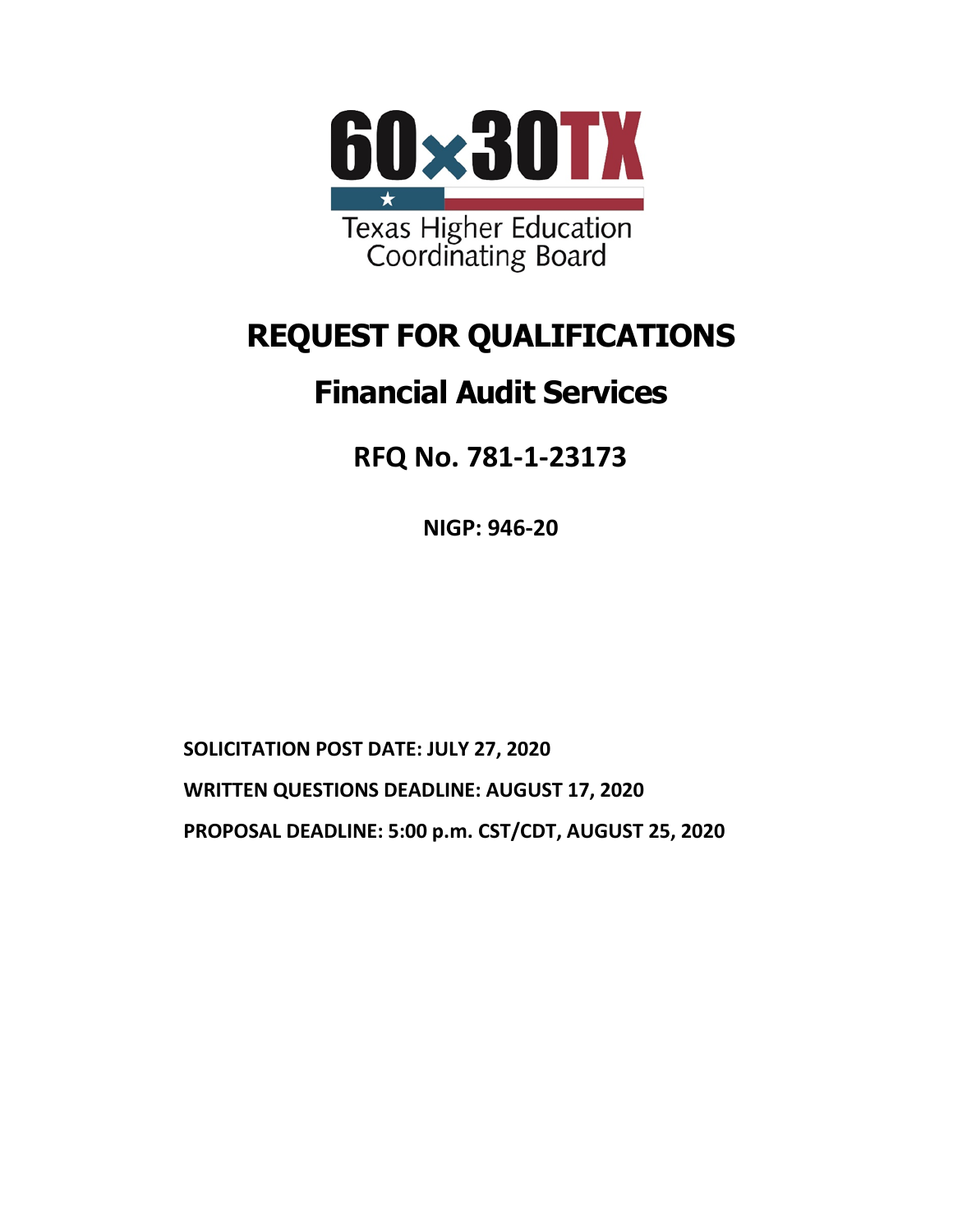# **Table of Contents**

| 1.    |  |
|-------|--|
| 1.1   |  |
| 1.2   |  |
| 2.    |  |
| 2.1   |  |
| 2.2   |  |
| 2.2.1 |  |
| 2.2.2 |  |
| 2.2.3 |  |
| 2.3   |  |
| 2.4   |  |
| 2.5   |  |
| 2.6   |  |
| 2.7   |  |
|       |  |
| 3.    |  |
| 3.1   |  |
| 4.    |  |
| 4.1   |  |
| 4.2   |  |
| 4.3   |  |
| 4.4   |  |
| 4.5   |  |
| 5.    |  |
| 5.1   |  |
| 5.2   |  |
| 5.3   |  |
|       |  |
| 6.    |  |
| 6.1   |  |
| 6.2   |  |
| 6.3   |  |
| 7.    |  |
| 7.1   |  |
| 7.2   |  |
| 7.3   |  |
| 7.4   |  |
| 7.5   |  |
| 7.6   |  |
| 7.7   |  |
| 8.    |  |
|       |  |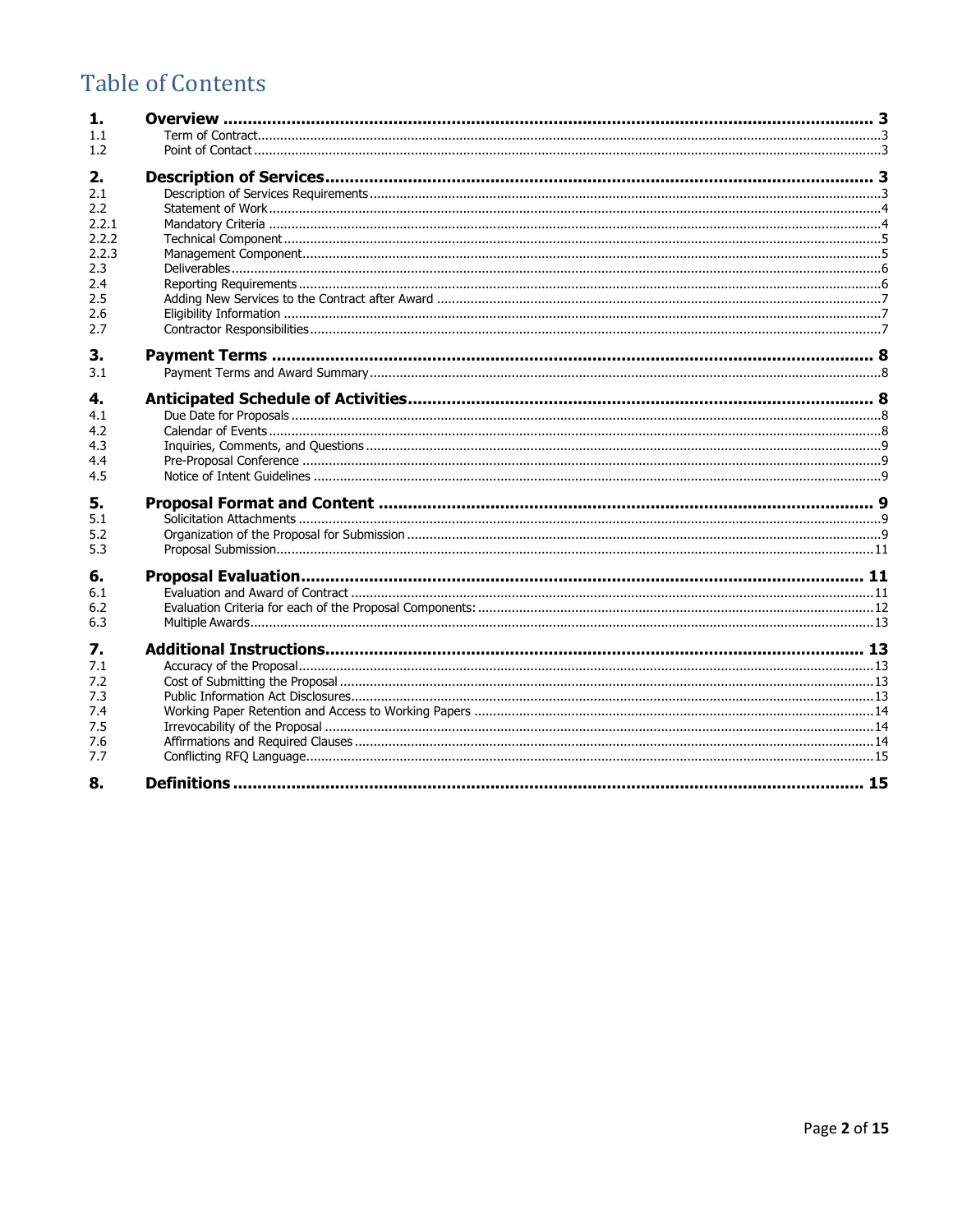# <span id="page-2-0"></span>1. **Overview**

# <span id="page-2-1"></span>**1.1 Term of Contract**

The contract term is contingent upon the Texas State Auditor's Office granting delegation of authority for the procurement of audit services and shall be for the period beginning upon execution and extending through August 31, 2021. The contract term may not be extended except by amendment signed by the parties and delegation granted by the Texas State Auditor's Office. The THECB shall provide notice of its intent to extend the agreement at least thirty (30) calendar days prior to the termination of each term of the contract. The term of the Contract, including three (3) one-year renewal periods.

Renewal Periods:

- 1st Renewal–September 1, 2021 through August 31, 2022
- 2<sup>nd</sup> Renewal–September 1, 2022 through August 31, 2023
- 3rd Renewal–September 1, 2023 through August 31, 2024

Once a Contract is executed with the Contractor(s), this period will be referred to as the "Contract Term."

# <span id="page-2-2"></span>**1.2 Point of Contact**

Respondents shall direct all inquiries and communications concerning this RFQ to the Point of Contact listed below.

Michelle Tafoya-Salazar Purchaser III Texas Higher Education Coordinating Board Office of General Counsel [Contracts@highered.texas.gov](mailto:Contracts@highered.texas.gov)

Please Note: Mrs. Tafoya-Salazar is the only permitted point of contact. Contact or attempted contact with other THECB employees, including Commissioners and their staffs, may result in a respondent's immediate disqualification.

# <span id="page-2-3"></span>**2. Description of Services**

The Texas Higher Education Coordinating Board (THECB) is seeking requests for qualifications from qualified respondents to enter into a Contract to perform Financial Audits, in accordance with the requirements contained in this Request for Qualification (RFQ). THECB reserves the right to award more than one Contract under the terms of this RFQ.

Pursuant to Texas Government Code, Chapter 2254, Subchapter A, the THECB is issuing an RFQ seeking input from qualified independent persons or firms to perform financial audits starting State Fiscal Year 2020.

## <span id="page-2-4"></span>**2.1 Description of Services Requirements**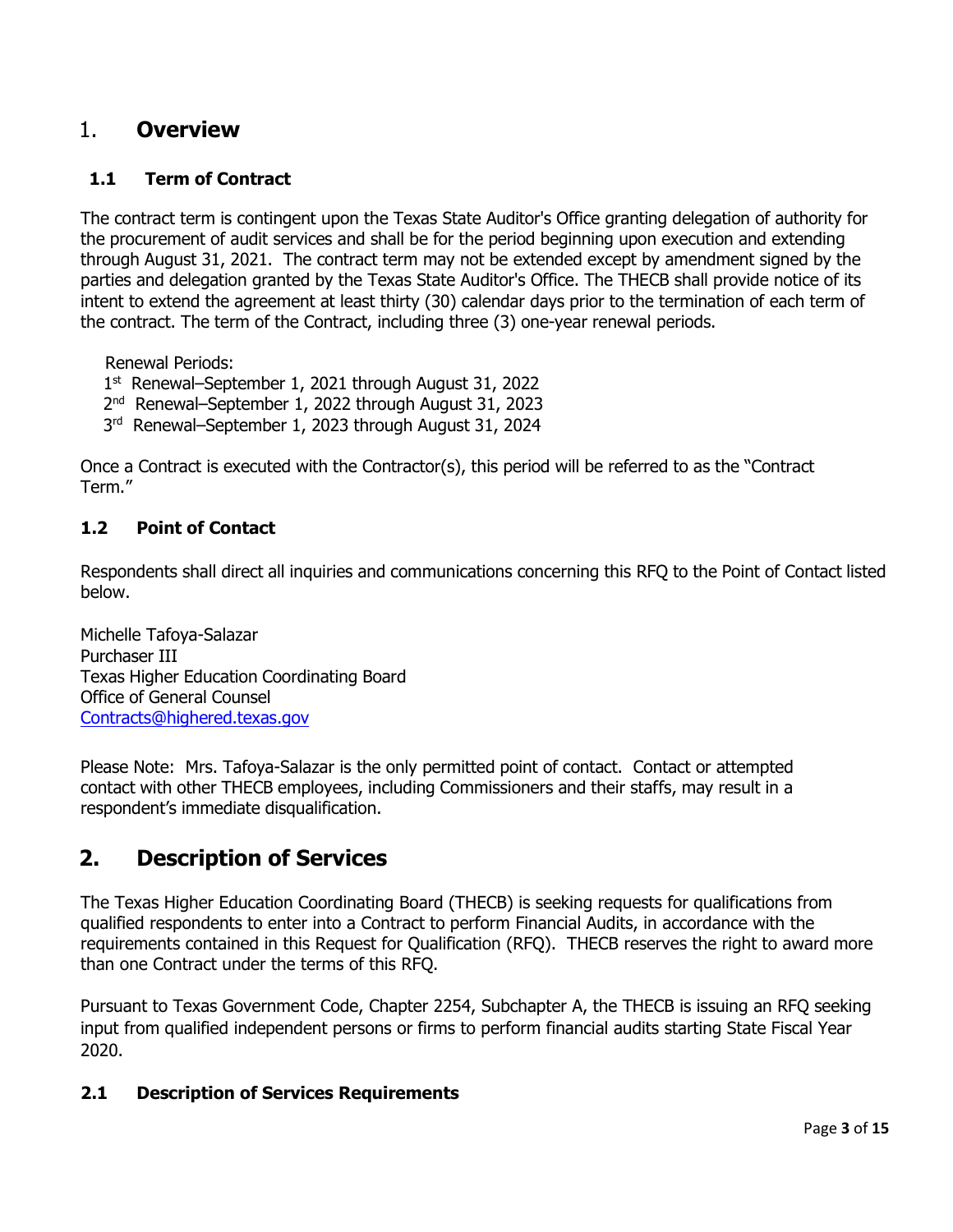The objective of this audit is to perform financial audits of THECB-designated State Fiscal Years, beginning with 2020. The financial statement audit shall determine whether:

- 1) The financial statements present fairly the financial position, results of operations, and cash flows or changes in financial position in accordance with U.S. generally accepted accounting principles.
- 2) The THECB has complied with laws and regulations for those transactions and events that may have a material effect on the financial statements.

The financial audit shall also include a determination as to whether:

- 3) Financial reports and related items are fairly presented
- 4) Financial information is presented in accordance with established or stated criteria; and the THECB has adhered to specific financial compliance requirements.

### <span id="page-3-0"></span>**2.2 Statement of Work**

This audit shall include the exhibits, statements, and schedules as required by the general purpose financial statements, combining statements, and other schedules as required by the State Comptroller of Public Accounts guidelines for financial reporting for the THECB for the State Fiscal Years designated by THECB. The audits are to be performed in accordance with Generally Accepted Government Auditing Standards (GAGAS) issued by the Government Accountability Office of the United States, pronouncements issued by the Government Accounting Standards Board (GASB) including GASB Statements 34, 61, 54, 7, 65, and any other authoritative pronouncements which may be deemed applicable.

In order to perform the audits of the general-purpose financial statements, the auditor shall be required to understand the THECB's internal control policies and procedures and evaluate the effectiveness of the entity's internal control. The audit shall include a review of internal accounting, administrative, and financial management systems controls, as well as tests of significant assertions related to the financial statements. Tests shall be performed at the transaction level for compliance with standards, laws, and regulations. Any reportable condition shall be reported in accordance with GAGAS. The financial audit shall include auditing of the stand-alone financial statements which include the THECB-administered college student loan programs and the remainder of the organization. Respondent shall demonstrate the capability to perform the audits in accordance with GAGAS.

## <span id="page-3-1"></span>**2.2.1 Mandatory Criteria**

Responses shall not be considered for further evaluation unless they are in compliance with all of the following criteria. The respondent:

- 1) Shall be an independent auditor properly licensed for public practice in Texas.
- 2) Shall meet the independence standards of GAGAS.
- 3) Shall be knowledgeable of GAGAS and U.S. generally accepted accounting principles.
- 4) Shall not have a record of substandard work and have passed their most recent Peer Review satisfactorily.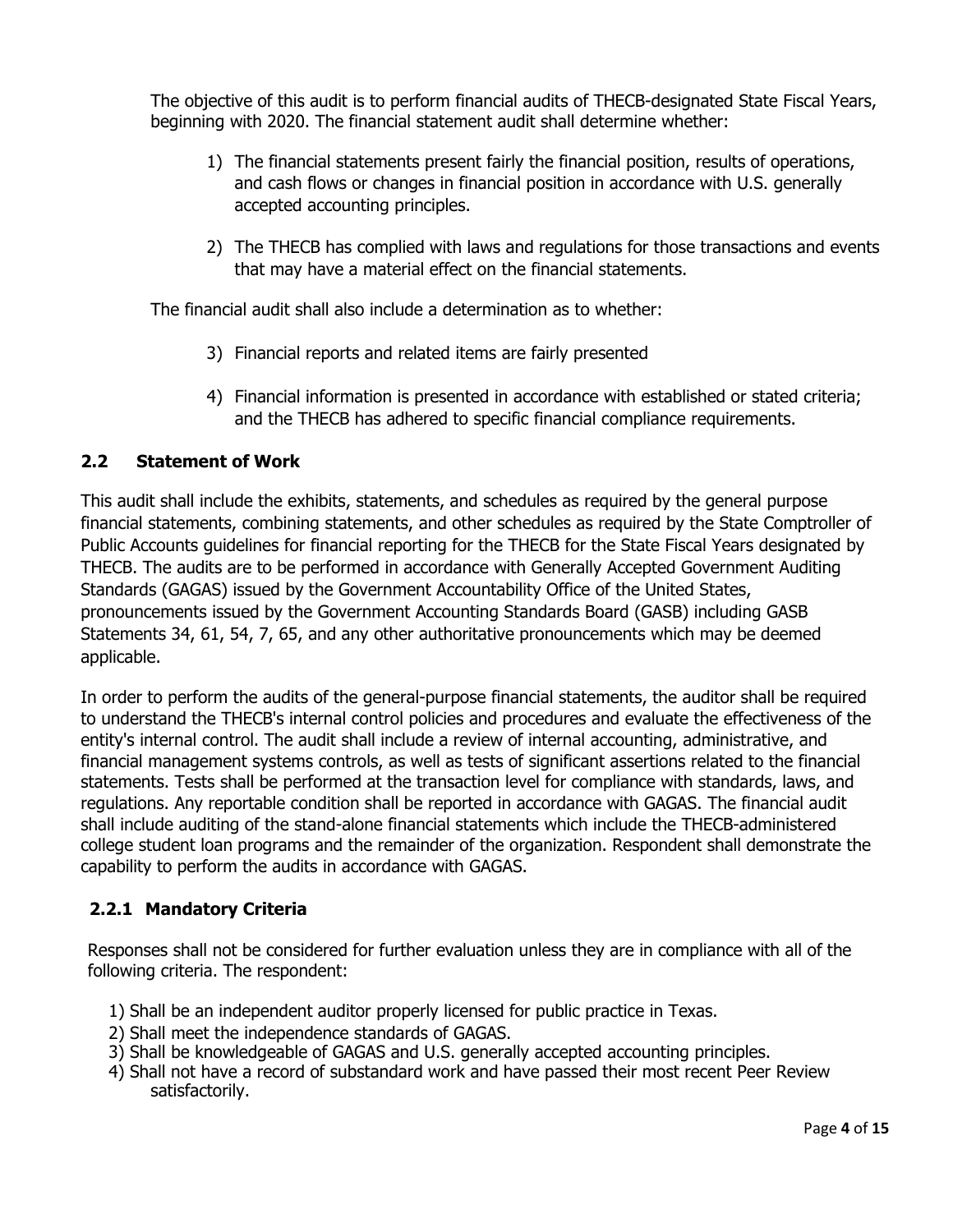- 5) Professional credentials relevant to the scope of work (such as CPA, CISA, CIA, CFE, CGAP).
- 6) Supervisors should have 4-6 years audit experience and the audit team members must have at least two years of experience in auditing and accounting, or other related areas.
- 7) Shall submit a response that complies with the requirements of the request for qualifications.

# <span id="page-4-0"></span>**2.2.2 Technical Component**

Each proposer shall state succinctly its understanding of this RFQ's requirements and describe how it would perform the tasks in the Statement of Work. Each proposer must demonstrate the capability to provide necessary Financial Audit services. In order to demonstrate a clear understanding of the services to be provided, the respondent shall:

- 1) Explain the respondent's approaches to performing the audits called for in this RFQ, specifically addressing the methodology, nature, timing, and extent of audit procedures to be performed;
- 2) Describe how the approach to performing the audits would be affected if this were a multi-year contract; and
- 3) Make a statement concerning the independence of the respondent, including direct and indirect financial interest, and the relationship of the proposed audit team to present and former employees of the THECB, management, contractors, and any of the THECB board members.

### <span id="page-4-1"></span>**2.2.3 Management Component**

Each proposer shall demonstrate the competence and knowledge to fulfill the requirements identified in the Statement of Work. The proposer should also describe any prior experience in providing similar services or exact services, especially other governmental organizations. The proposer shall describe the processes and procedures it intends to use to provide these services and an organizational chart identifying the functions and reporting relationships of the personnel who would be assigned to this work.

The respondent shall furnish satisfactory evidence of its capacity to provide in a professional and timely manner the services stated in the RFQ. To meet this requirement, respondent shall: Provide the name of the external quality control review organization of which the respondent is a member and the respondent's length of membership. Also, state the planned frequency of peer reviews of respondent;

- 1) State whether the respondent has received a peer review and whether, in the most recent review, an unqualified report was issued;
- 2) State whether the respondent is an individual or a national, regional, or local public accounting firm;
- 3) Provide evidence that the respondent has experience in performing audits of loan programs, specifically college student loan programs. List current and past audit clients along with the names and telephone numbers of contact persons and number of years audit services were provided.
- 4) Provide evidence that the respondent has experience in performing government audits.
- 5) List current and past audit clients along with the names and telephone numbers of contact persons and number of years audit services were provided.
- 6) Provide the status of any disciplinary action taken against the respondent by the Texas State Board of Public Accountancy and/or licensing boards of other states;
- 7) Describe the proposed audit team, in terms of job positions in the firm;
- 8) List names of staff member(s) who will direct the overall audit throughout the duration of the engagement as well as those staff members who will be responsible, for planning, directing, and conducting substantial portions of the fieldwork or reporting on this audit engagement.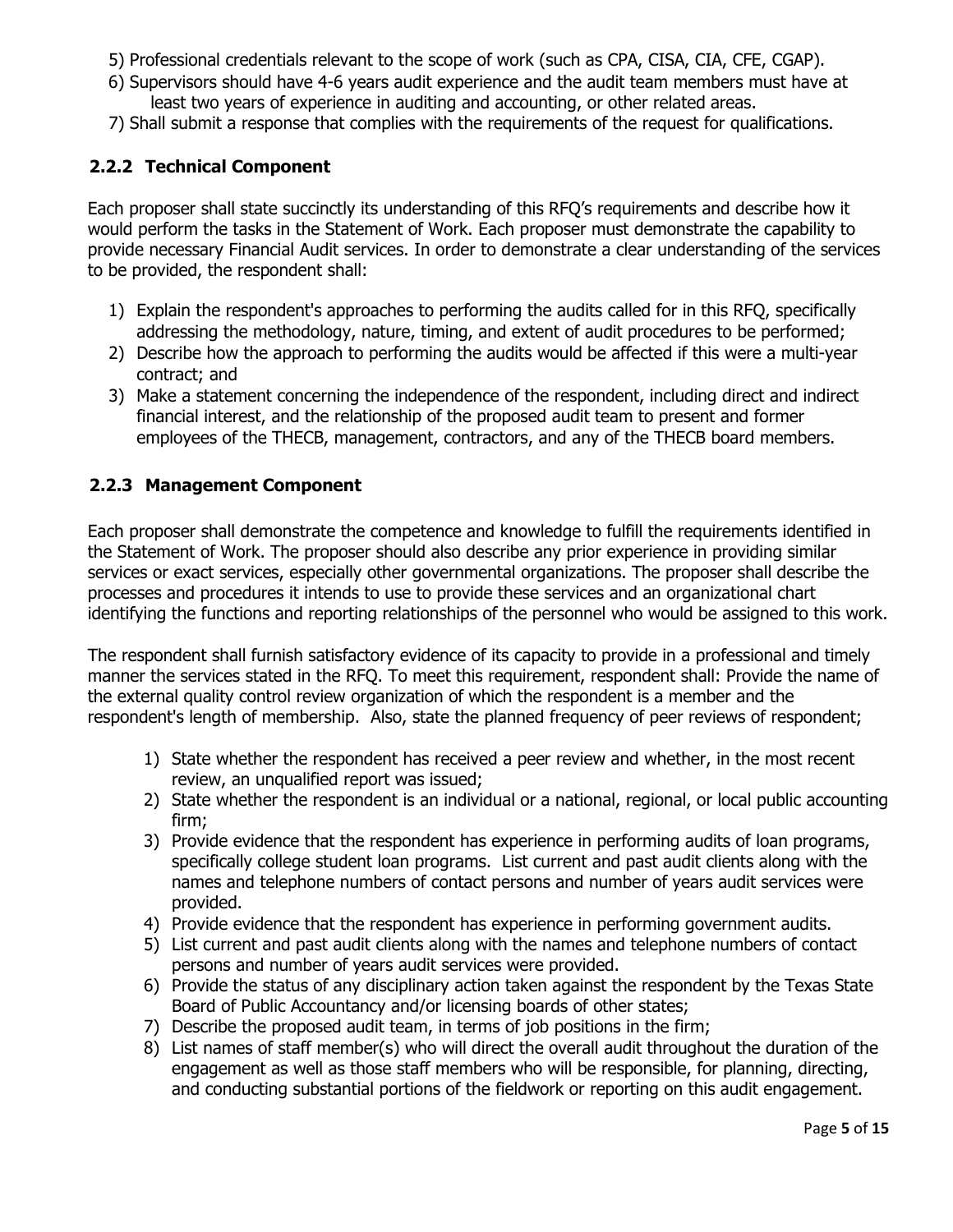Include the educational background of all staff members named and professional licenses held. Provide a brief description of the circumstances under which audit staff assigned to this project can be changed;

- 9) If any part of the contracted services is to be subcontracted with other auditing firms, that fact, and the name of the proposed subcontracting firms, must be clearly identified in the response. No additional subcontracting shall be allowed without the express prior written consent of the THECB;
- 10) Describe continuing professional education in governmental accounting and auditing received by the proposed audit team during the last three years;
- 11) Provide the names and qualifications of any needed outside specialists and respondents that will assist the respondent.
- 12)Describe the level of assistance that will be expected from the THECB personnel, including the internal auditor; and
- 13) Provide evidence of the ability to comply with the requirements in this RFQ.

### <span id="page-5-0"></span>**2.3 Deliverables**

Following the completion of the audit of the fiscal year's financial statements, the auditor shall issue a report on the fair presentation of the financial statements in conformity with U.S. generally accepted accounting principles.

The auditor shall communicate in a letter to the Commissioner of Higher Education and the members of the THECB's Board any reportable conditions found during the audits. A reportable condition shall be defined as a material weakness or a significant deficiency in the design or operation of the internal control structure, which could adversely affect the THECB's ability to record, process, summarize, and report financial data in the financial statements consistent with the assertions of management. The auditor(s) shall be required to make an immediate, written report of all irregularities and illegal acts of which they become aware to the THECB's Board and Commissioner of Higher Education.

The auditor shall ensure that the THECB's Board and Commissioner of Higher Education are informed of each of the following in its report:

The auditor's responsibility under generally accepted government auditing standards; (GAGAS)

- 1) Significant accounting policies;
- 2) Management judgments and accounting estimates;
- 3) Significant audit adjustments;
- 4) Other information in documents containing audited financial statements;
- 5) Disagreements with management;
- 6) Management consultation with other accountants;
- 7) Major issues discussed with management prior to retention; and
- 8) Difficulties encountered in performing the audit.

The selected independent auditor shall be required to submit to the THECB the draft written audit report and final audit report in electronic format. The selected independent auditor shall be required to submit to the State Auditor's Office the final audit report in electronic format.

Respondents must be available to begin the engagement preparatory activities on October 1, 2020. Respondents should not respond to this RFQ if they cannot substantially agree to the terms of and conditions of the proposed agreement.

#### <span id="page-5-1"></span>**2.4 Reporting Requirements**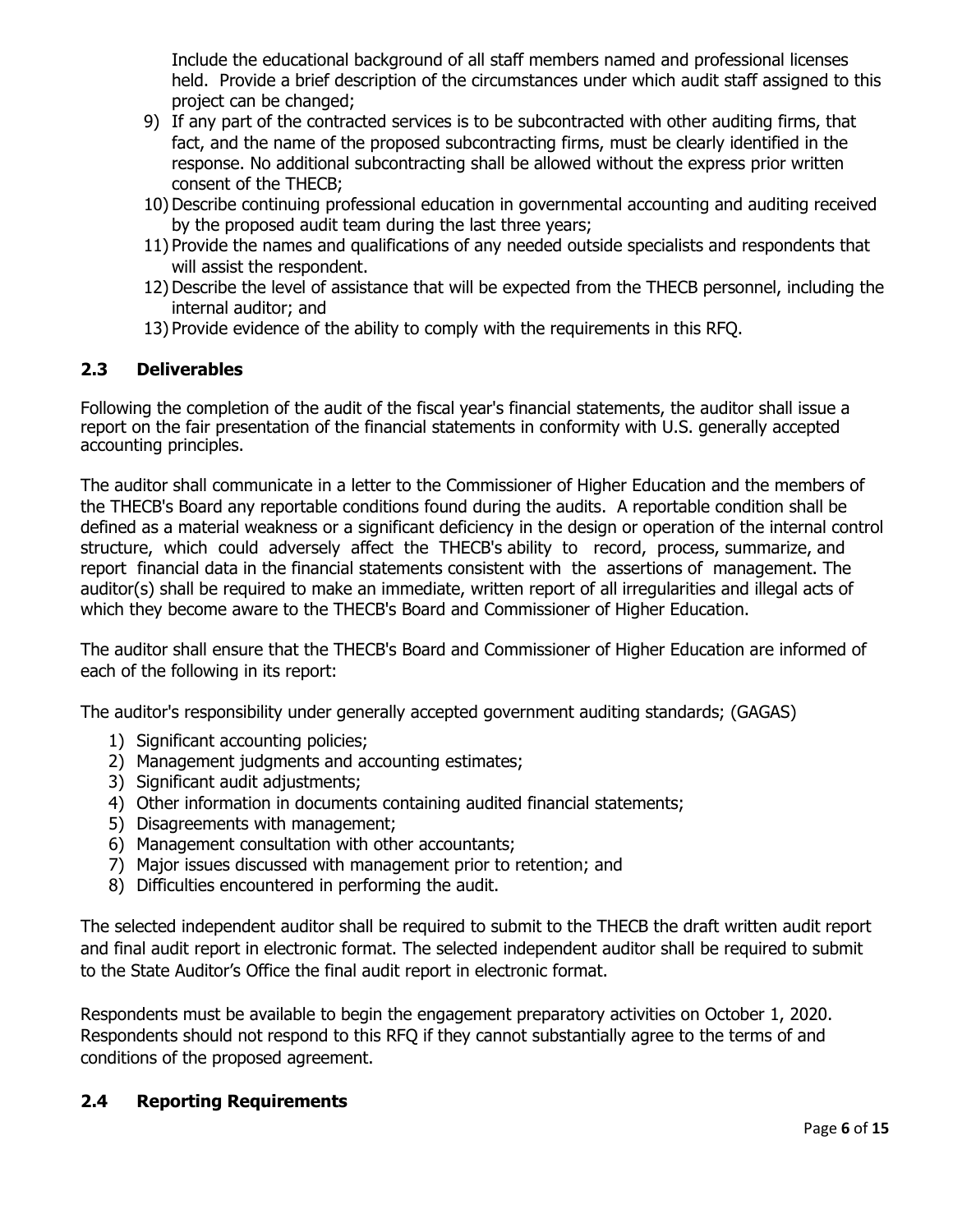The Auditor shall provide weekly progress reports to the THECB throughout the audit engagement.

| The Addition briding during the rollowing reports on the rollowing dates. |                                                                   |  |  |  |
|---------------------------------------------------------------------------|-------------------------------------------------------------------|--|--|--|
| 6/16/2021                                                                 | Draft Financial Statements and Management Letter - with briefings |  |  |  |
|                                                                           | to Executive Management and Board leadership.                     |  |  |  |
| 6/30/2021                                                                 | Final Financial Statements and Auditor's Opinion.                 |  |  |  |
| 7/21/2021                                                                 | Presentation of Financial Statements and Auditor's Report to      |  |  |  |
|                                                                           | Committee on Agency Operations.                                   |  |  |  |

The Auditor shall deliver the following reports on the following dates:

# <span id="page-6-0"></span>**2.5 Adding New Services to the Contract after Award**

Following the Contract award, additional Services of the same general category that could have been encompassed in the award of this Contract, and that are not already on the Contract, may be added. A formal written request may be sent to Awarded Contractor(s) to provide a proposal on the additional services and Contractor(s) shall submit proposals to the THECB as instructed.

THECB may accept or reject any or all proposals and may issue a separate RFQ for the services after rejecting some or all the proposals. The services covered under this provision shall conform to the terms, conditions, specifications and requirements as outlined in the request. Any resulting contract may be amended only upon the issuance of a written amendment showing the revision(s) prior to the services being provided as agreed, approved and signed by both parties.

# <span id="page-6-1"></span>**2.6 Eligibility Information**

Proposers **must** have a minimum of five years experience providing services similar to those described in the Statement of Work (SOW). An entity or company in existence for fewer than five years is eligible to submit a proposal if key personnel on the proposal team have the minimum required experience. Proposers who do not meet this requirement are not eligible for award.

The THECB encourages Historically Underutilized Businesses (HUBs) to compete for this award.

# <span id="page-6-2"></span>**2.7 Contractor Responsibilities**

The THECB shall look solely to the Contractor(s) for compliance with all the requirements of this RFQ and the resulting Contract(s). Contractor(s) shall be the sole point of Contract responsibility and shall not be relieved of non-compliance of any subcontractor.

Failure to meet service requirements and /or specifications authorizes the THECB to procure services of this RFQ elsewhere, charge any increased costs for the services, including the cost of re-soliciting, to the Contractor and terminate the contract. Failure to pay a damage assessment is cause for Contract termination.

Respondent shall, upon request, provide the internal auditor and the State Auditor's Office access to all relevant data relating to the cost incurred under this agreement. Respondent understands that acceptance of state funds under this agreement authorizes the State Auditor's Office, or any successor agency, to audit or investigate the expenditure of state funds under this agreement. Respondent further agrees to cooperate fully with the State Auditor's Office or its successor, including providing all records requested. Respondent will ensure that this clause concerning authority to audit state funds received indirectly by subcontracts through the Respondent and the requirement to cooperate is included in any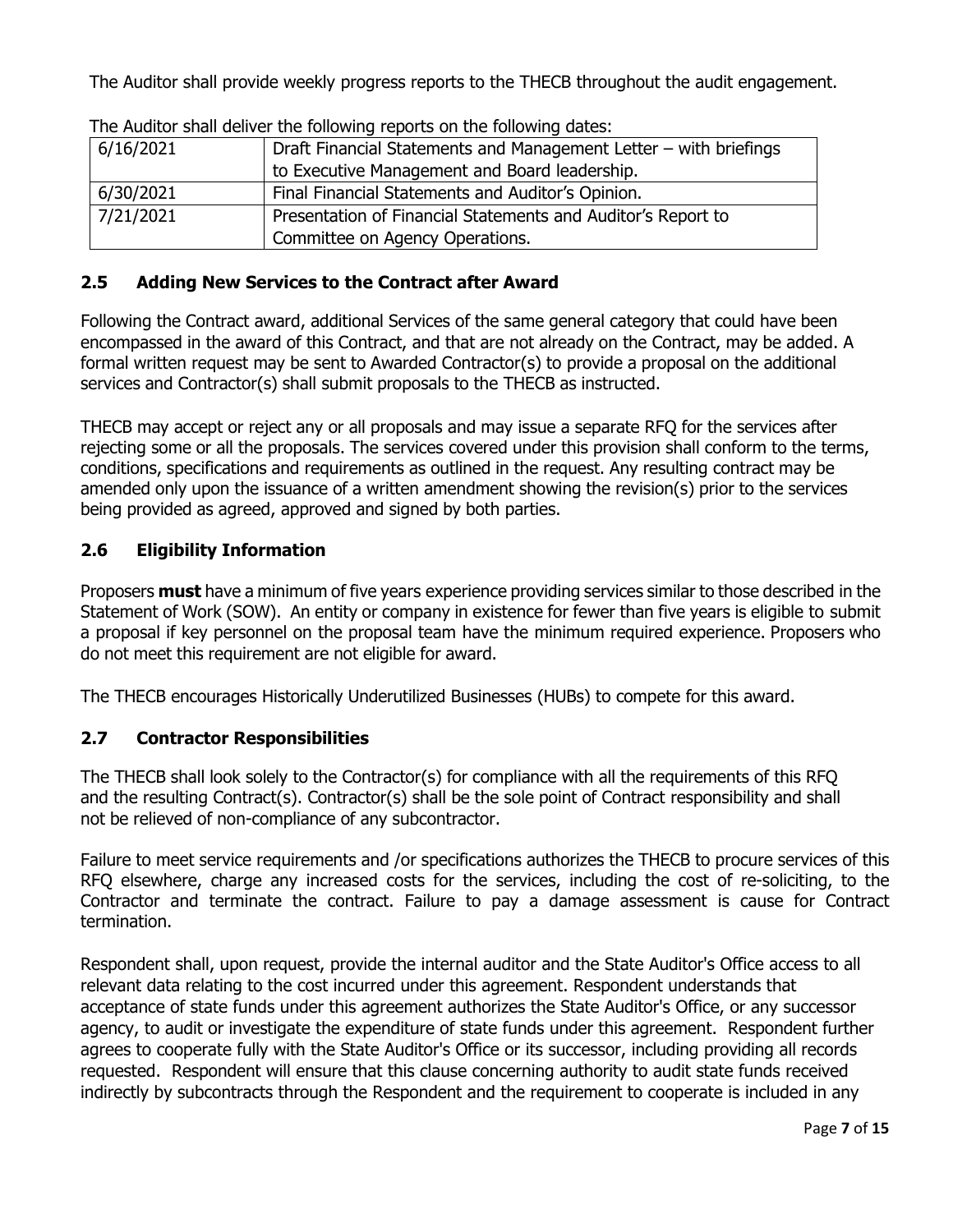subcontract it awards. The State Auditor's Office shall receive a copy of the executed contract.

# <span id="page-7-0"></span>**3. Payment Terms**

## <span id="page-7-1"></span>**3.1 Payment Terms and Award Summary**

To the extent the Awarded Contractor is not a Texas state agency, payment for services will be made by THECB in accordance with the State of Texas Prompt Payment Law; Chapter 2251 of the Texas Government Code. If the Awarded Contractor is a Texas state agency, payment for services will be made by THECB in accordance with the Interagency Cooperation Act; Chapter 771 of the Texas Government Code.

The awarded Contractor shall not begin or provide any services until issuance of a Contract by THECB. THECB does not guarantee a specific compensation to the Contractor throughout the term of the Contract. No minimum compensation to the Contractor is guaranteed.

**THECB will not apply for credit nor will THECB prepay.** THECB shall pay, subject to the terms of the Texas Prompt Payment Act (Texas Government Code 2251) upon the receipt of a properly submitted invoice after all goods and services have been received.

The THECB shall award the Contract for the financial audit to the most qualified respondent(s) successfully meeting the criteria and conditions as outlined in this RFQ.

# <span id="page-7-2"></span>**4. Anticipated Schedule of Activities**

# <span id="page-7-3"></span>**4.1 Due Date for Proposals**

Respondents shall submit Proposals to the THECB in time for the THECB to verify and confirm that each Proposal is received and documented with a date and time no later than the Proposal Due Date indicated in the Calendar of Events section below. Proposals submitted late will be rejected and will not be considered for evaluation.

## <span id="page-7-4"></span>**4.2 Calendar of Events**

The solicitation process for this RFQ will proceed according to the schedule below. The THECB reserves the right to revise this schedule or any portion of this RFQ by published Addendum on ESBD and the THECB's website.

| <b>Event</b>                                           | <b>Date</b>                                  |
|--------------------------------------------------------|----------------------------------------------|
| Publication of RFQ on the ESBD                         | Monday, July 27, 2020                        |
| Last day to submit written questions regarding the RFQ | Monday, August 17, 2020                      |
| Proposal Due Date and Time                             | Tuesday, August 25, 2020 @ 5:00pm<br>CST/CDT |
| Post-proposal interviews or presentations, if required | <b>TBD</b>                                   |
| <b>Expected Award of Contract</b>                      | Upon Execution                               |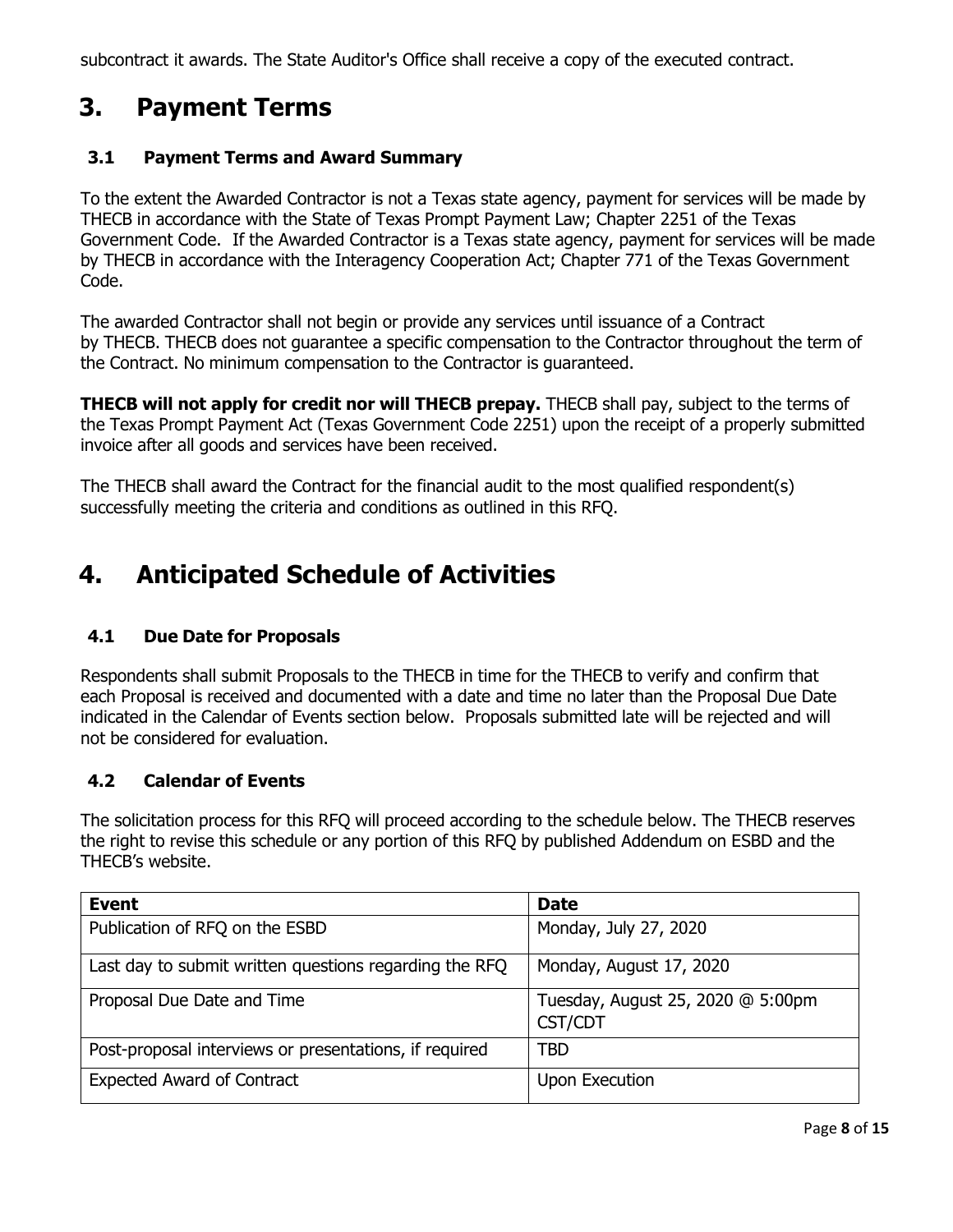# <span id="page-8-0"></span>**4.3 Inquiries, Comments, and Questions**

The THECB will accept only written questions and requests for clarification e-mail to the attention of the personnel below.

Inquiries and comments must reference RFQ No 781-1-23173

Direct written questions to: Michelle Tafoya-Salazar Purchaser III Texas Higher Education Coordinating Board Office of General Counsel Contracts@highered.texas.gov

Questions submitted to the THECB will be answered within two business days after receipt The THECB will post additional information, responses to written questions, RFQ modifications, and addenda on the THECB website and the Electronic State Business Daily (ESBD). It is the responsibility of interested parties to periodically check the ESBD and THECB's website for updates to the procurement prior to submitting a response. The Respondent's failure to periodically check the ESBD and the THECB's website will in no way release the selected contractor from "addenda or additional information" resulting in additional costs to meet the requirements of the RFQ.

## <span id="page-8-1"></span>**4.4 Pre-Proposal Conference**

Not Applicable

#### <span id="page-8-2"></span>**4.5 Notice of Intent Guidelines**

Not Applicable

# <span id="page-8-3"></span>**5. Proposal Format and Content**

#### **5.1 Solicitation Attachments**

- <span id="page-8-4"></span>1. **Attachment A**: Execution of Proposal includes the following
	- □ Respondent Information Form
	- $\Box$  TX. Family Code §231.006(c)
	- □ Texas Government Code, Title 6, Subtitle B, §669.003
	- □ Preferences
	- □ Exceptions to Terms and Conditions
	- □ Conflict of Interest Statement
	- □ Signature/Unsworn Declaration
- 2. **Attachment B**: Hub Subcontracting Plan
- 3. **Attachment C**: Copy of the Anticipated Contract (reference only)

#### <span id="page-8-5"></span>**5.2 Organization of the Proposal for Submission**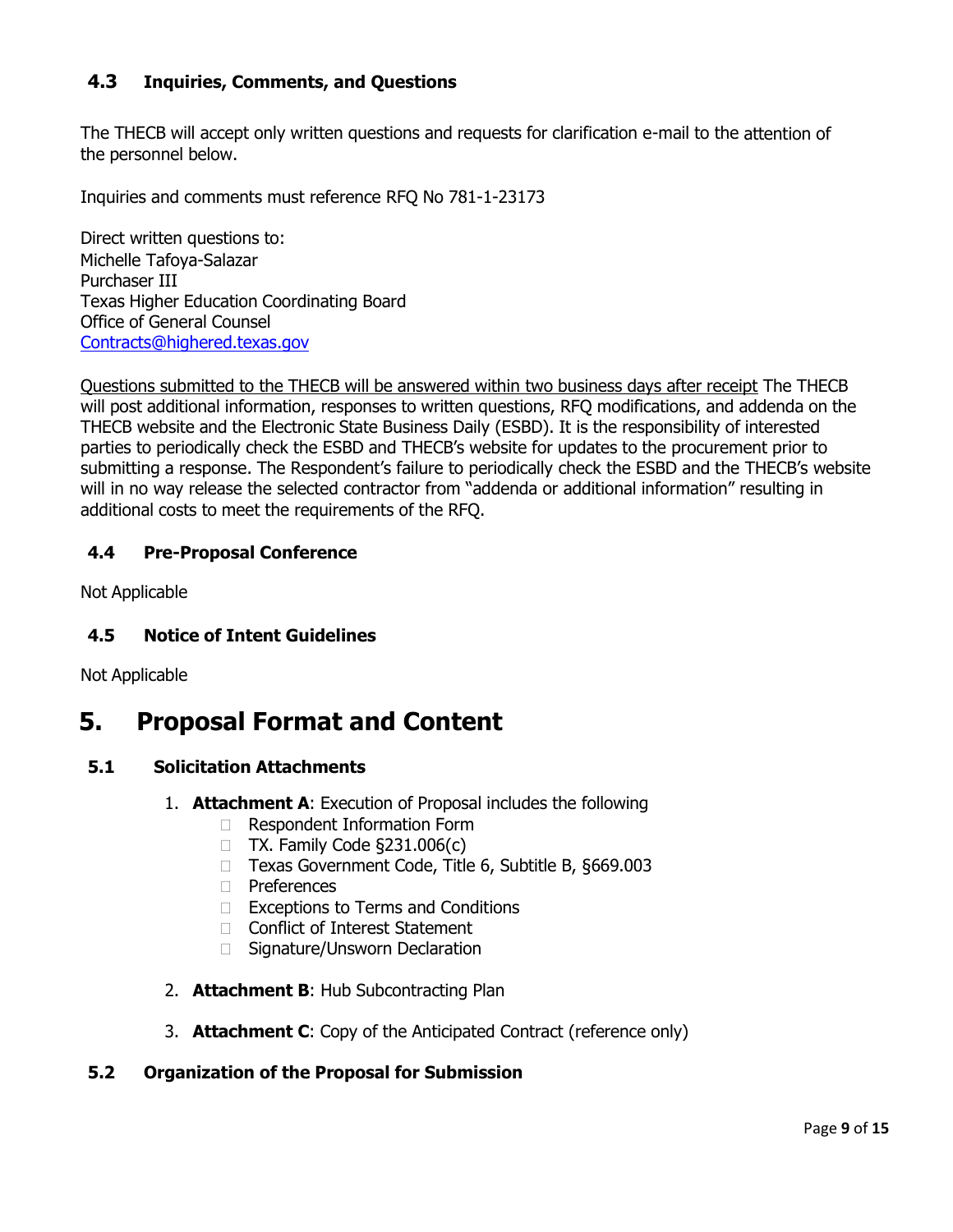Respondents shall submit two files in PDF format. No mailed, hand-delivered, or faxed Applications will be accepted.

#### **Requirements:**

#### **The first pdf file shall contain responses to Description of Services, Section 2.**

- 1. Address meeting the [Mandatory Criteria](#page-3-1)
- 2. [Technical Component](#page-4-0)
- 3. [Management Component](#page-4-1)
- 4. Qualifications
- 5. Fees
- 6. References

Each proposer shall provide at least three references, including contact information. The THECB prefers references from clients for whom the proposer has performed similar work, including other state agencies. Do not use the THECB or any individuals employed by the Board as a reference.

#### **The second pdf file shall contain responses**

- 1. Attachment A: Completed and Signed
- 2. Attachment B: Hub Subcontracting Plan
- 3. Transmittal Letter on Proposer's Letterhead

The Transmittal Letter must be signed by a person legally authorized to bind the Respondent. The letter must specifically identify that the Proposal is in reference to **THECB's RFQ for Financial Audit Services**. The letter must state, "The Proposal enclosed is binding and valid at the discretion of THECB." Additionally, the Transmittal Letter shall indicate that the Proposal is good for 90 days. The letter must also include "full acceptance of the terms and conditions described in this Request for Proposal, including as detailed in the Anticipate Contract."

Any exceptions to this RFQ and the THECB Vendor's Addendum, or any of the items listed under A.3.2. Contracting process must be specifically noted in the letter. However, any exceptions may disqualify the Proposal from further consideration. If Respondent takes any exceptions to any provision of this RFQ or the THECB Vendor's Addendum, these exceptions must be specifically and clearly identified by Section and Respondent's proposed alternative must also be provided. Respondent cannot take a "blanket exception" to the entire RFQ or the Anticipated Contract. If any Respondent takes a "blanket exception" to this entire RFQ or the Anticipated Contract or does not provide proposed alternative language, the Proposal may be disqualified from further consideration.

Any terms and conditions attached to a Proposal will not be considered unless specifically referred to in this RFQ and Respondent's attachment of such terms and conditions to a Proposal may disqualify the Proposal.

The Respondent shall provide a Transmittal Letter addressed to the Point of Contact that identifies the person or entity submitting the Proposal and includes a commitment by that person or entity to provide the services required by THECB through this RFQ and the Anticipated Contract.

Respondents are strongly encouraged to submit written questions during the inquiry period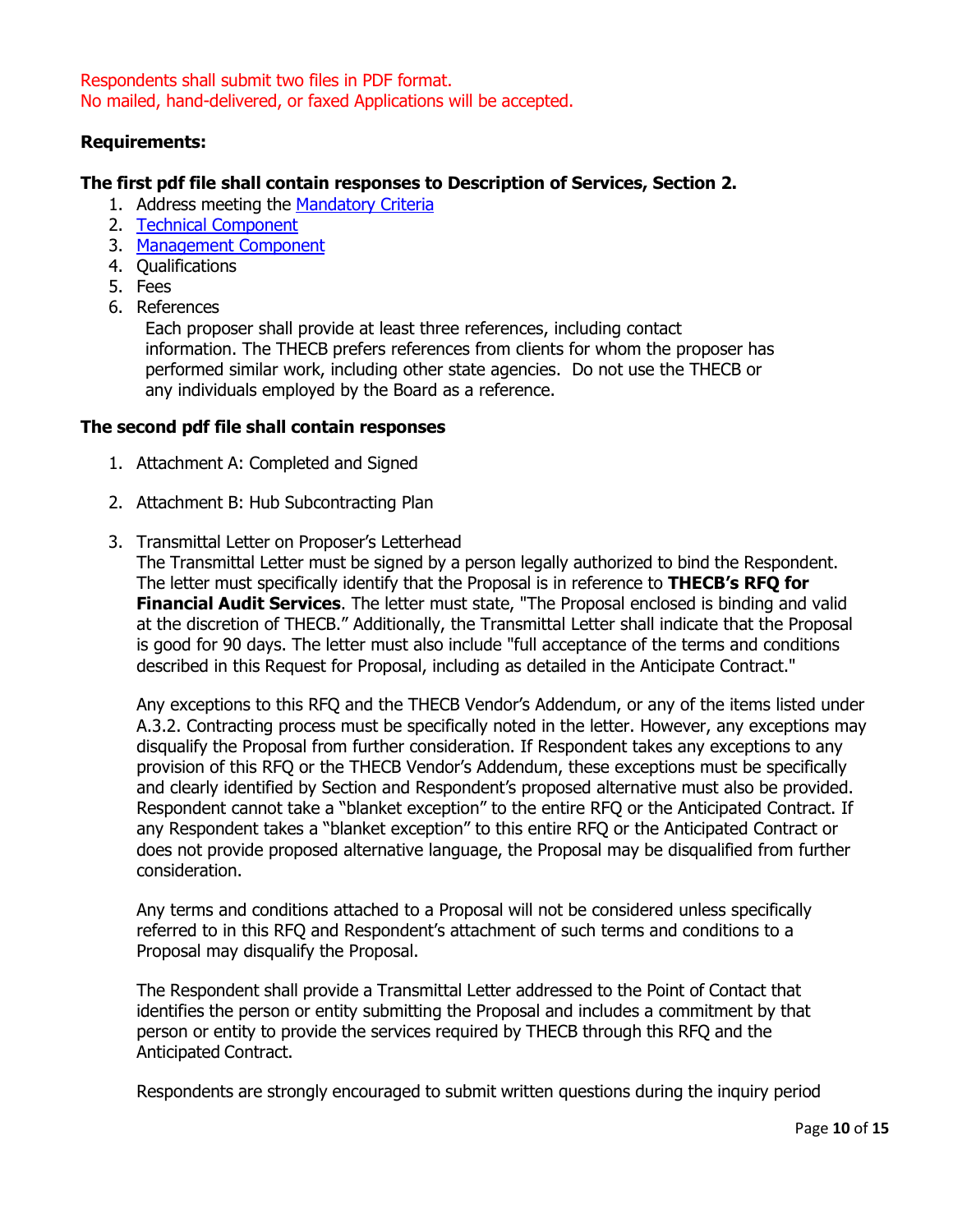regarding any terms and conditions of this RFQ or the Anticipated Contract.

The Proposal shall include all information required in this RFQ. The Respondent is solely responsible for thoroughly understanding the RFQ and its attachments, exhibits, and forms. Questions should be directed to the Point of Contact by the Deadline for Submitting Questions. The Respondent is cautioned to pay particular attention to the clarity and completeness of its Proposal. The Respondent is solely responsible for its Proposal and all documentation submitted.

The Respondent shall be as precise, accurate, and succinct as possible. The Respondent shall provide detailed descriptions of how they will fulfill each requirement. The clarity and completeness of a Proposal may be considered by the THECB evaluators.

## <span id="page-10-0"></span>**5.3 Proposal Submission**

### **Applications must be submitted by an authorized representative via email to [Contracts@highered.texas.gov](mailto:Contracts@highered.texas.gov) to the Point of Contact.**

No mailed, hand-delivered, or faxed Applications will be accepted.

The THECB will not accept proposal submitted after the deadline. Failure to provide all required information shall make the Proposal non-responsive and thus disqualified from consideration. The THECB may reject a proposal that fails to include required contents.

The THECB will confirm receipt of the submitted Proposal via email. If a Respondent does not receive such confirmation from the THECB, contact the Point of Contact.

Respondent may be required to provide proof of timely submission of the Application. The THECB shall not be responsible for Proposals that are captured, blocked, filtered, quarantined, or otherwise prevented from reaching the proper destination server by THECB or Applicant's anti-virus or other security software.

# <span id="page-10-1"></span>**6. Proposal Evaluation**

## <span id="page-10-2"></span>**6.1 Evaluation and Award of Contract**

A Contract will be awarded by THECB to the Awarded Contractor(s) in response to this RFQ.

The THECB reserves the right to award Contract(s) without any negotiations and reserves the right to not make awards. Submission of a Proposal confers no rights on Respondent to an award or to a subsequent Contract, if there is one. The issuance of this RFQ does not guarantee that a Contract will ever be awarded. THECB reserves the right to withdraw the RFQ entirely for any reason solely at THECB's discretion. An individual Proposal may be rejected if it fails to meet any requirements of this RFQ. THECB may seek clarification from Respondent at any time during the evaluation period, and failure to respond may be cause for rejection of a Proposal.

Upon execution of a Contract resulting from this RFQ, the term "Respondent" shall have the same meaning as "Contractor".

The Contractor shall not begin or provide services until issuance of a Contract by THECB.

## **The Respondent is strongly encouraged to provide a fair and reasonable price in its**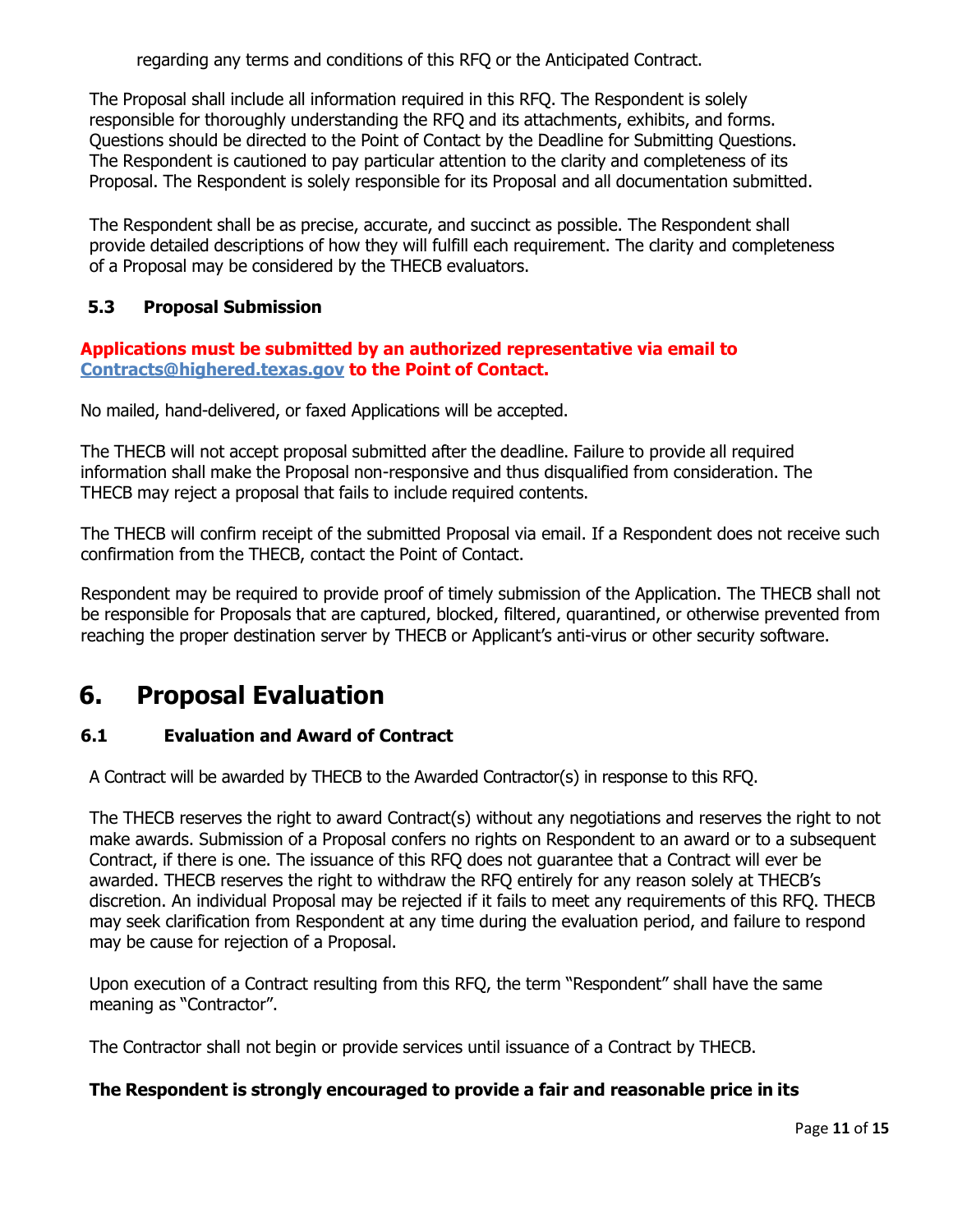**Proposal.** THECB shall award a Contract(s) to the Respondent(s) whose proposal is considered to be the most qualified to the state. Part B of this RFQ represents the Anticipated Contract (along with its incorporated exhibits) which will be entered into with the Contractor(s) and lists the additional terms and conditions governing this RFQ. The THECB may make its award to Respondent(s) based on any combination, including, but not limited to line item that provides best value to the State.

The State of Texas may consider, at its option, alternative services for award which may not meet the full specifications, however, represent a best value to the State of Texas within the listed service classification.

Each evaluated Proposal will be reviewed and scored according to the table set out below.

| <b>Technical Component</b> | 40%  |
|----------------------------|------|
| Management Component       | 30%  |
| Qualifications             | 30%  |
| Total                      | 100% |

### <span id="page-11-0"></span>**6.2 Evaluation Criteria for each of the Proposal Components:**

The THECB will assemble an evaluation team that will begin proposal evaluation as soon as practicable after the submission deadline. Evaluation team members will score each proposal individually using the criteria stated above. After individual scoring, the evaluation team will meet and discuss the proposals and will make a recommendation for selection or a recommendation to take further action.

After the evaluation team ranks each proposal based on individual scores, the evaluation team may pose clarifying questions of, or ask for best and final proposals from, the highest-ranking proposals. The evaluation team may also hold discussion sessions with the highest ranked respondents. The team may rate proposals again following questions, requests for best and final proposals, or oral presentations/discussion sessions.

The THECB will begin contract negotiations shortly after notification. The successful respondent may offer changes to these terms or additional terms in their proposal, but the THECB may reject them. The parties will negotiate a final schedule for performance that will be incorporated into the final contract.

The THECB will notify each respondent of the final action taken upon execution of contract with the selected respondent. THECB reserves the right to conduct studies and other investigations as necessary to evaluate any Proposal. THECB reserves the right to waive any minor or immaterial Proposal requirements noted in the submission process. Submission of Proposals confers no legal rights upon any Respondent. The THECB will determine whether negotiations or Best and Final Offers (BAFOs) are necessary and may invite selected Respondents to provide oral presentations of their Proposals.

Past Performance: A Respondent's past performance will be measured based upon pass/fail criteria, in compliance with applicable provisions of §2155.074, §2155.075, §2156.007, §2157.003, and §2157.125, Gov't Code. Respondents may fail this selection criterion for the following conditions:

1) Currently under a Corrective Action Plan through the THECB,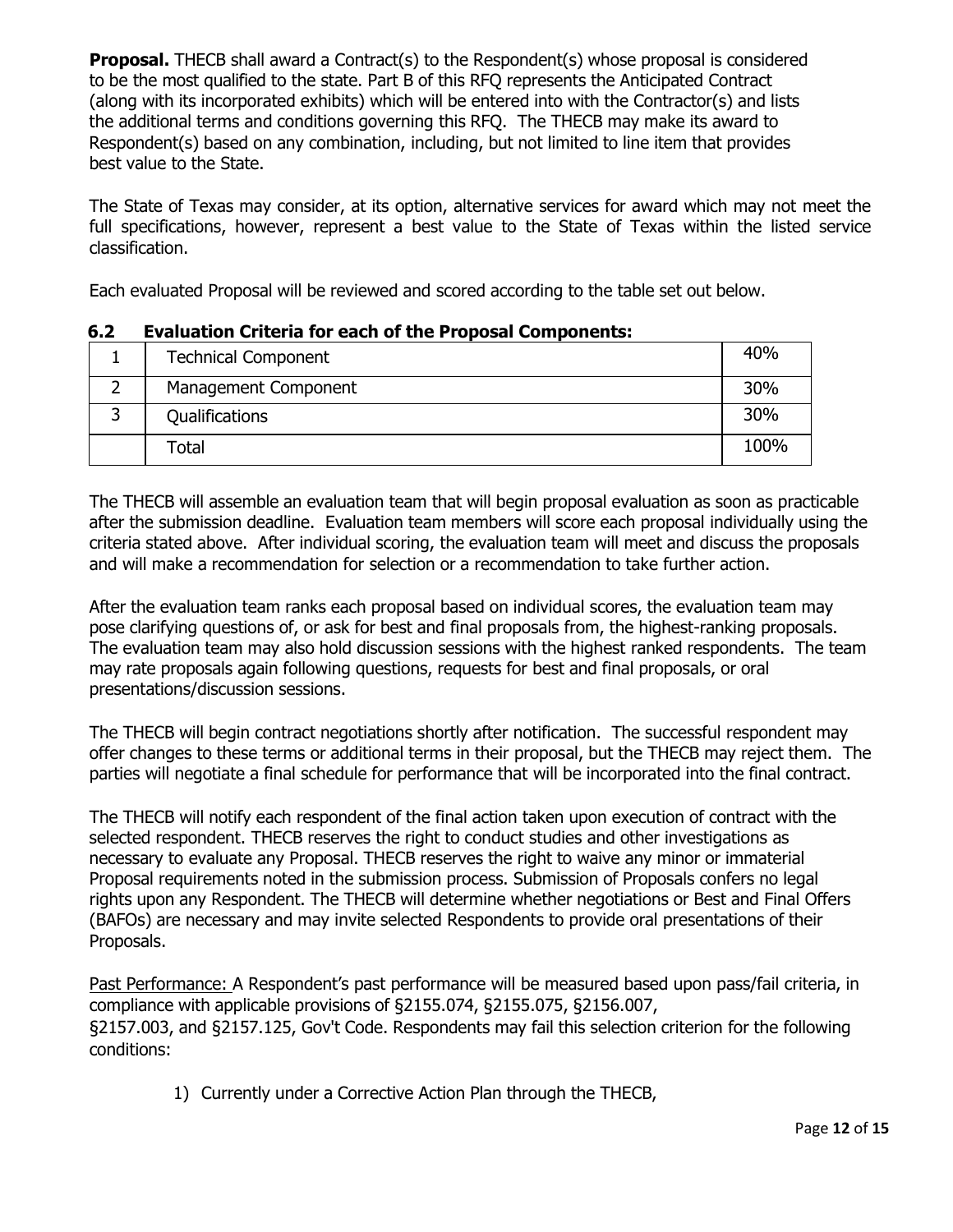- 2) Having repeated negative Vendor Performance Reports for the same reason,
- 3) Having a record of repeated non-responsiveness to Vendor Performance issues
- 4) Having purchase orders or other contracts that have been cancelled in the previous 12 months for non-performance (i.e. late delivery, etc.).

THECB may conduct reference checks with other entities regarding past performance. In addition to evaluating performance through the Vendor Performance Tracking System (as authorized by 34 Texas Administrative Code §20.108), THECB may examine other sources of vendor performance including, but not limited to, notices of termination, cure notices, assessments of liquidated damages, litigation, audit reports, and non-renewals of Contract. Such sources of vendor performance may include any governmental entity, whether an agency or political subdivision of the State of Texas, another state, or the Federal government. Further, THECB may initiate such examinations of vendor performance based upon media reports. Any such investigations shall be at the sole discretion of THECB, and any negative findings, as determined by THECB, may result in non-award to the Respondent.

# <span id="page-12-0"></span>**6.3 Multiple Awards**

The THECB may award multiple Contracts from this solicitation. The Respondent(s) providing the best value to the State may be chosen as the State's primary or "best value contractor". Additional Respondents may be awarded Contract at the sole discretion of THECB in order to provide alternate resources for meeting the requirements of the requested services.

# <span id="page-12-1"></span>**7. Additional Instructions**

# <span id="page-12-2"></span>**7.1 Accuracy of the Proposal**

The Respondent's Proposal shall be true and correct and shall contain no cause for claim of omission or error. Proposals may be withdrawn in writing at any time prior to the submittal deadline.

## <span id="page-12-3"></span>**7.2 Cost of Submitting the Proposal**

The THECB will not reimburse the Respondent for any cost related to its Proposal. The Respondent is responsible for any expense related to the preparation and submission of its Proposal.

## <span id="page-12-4"></span>**7.3 Public Information Act Disclosures**

The THECB is a government agency subject to the Texas Public Information Act (PIA), Chapter 552, Gov't Code. The Proposal and other information submitted to the THECB by the Respondent are subject to release as public information. The Proposal and other submitted information shall be presumed to be subject to disclosure unless a specific exception to disclosure under the PIA applies. If it is necessary for the Respondent to include proprietary or otherwise confidential information in its Proposal or other submitted information, **the Respondent must clearly label that proprietary or confidential information and identify the specific exception to disclosure in the PIA**. Merely making a blanket claim that the entire Proposal is protected from disclosure because it contains some proprietary information is not acceptable and shall make the entire Proposal subject to release under the PIA. In order to trigger the process of seeking an Attorney General opinion on the release of proprietary or confidential information, the specific provisions of the Proposal that are considered by the Respondent to be proprietary or confidential must be clearly labeled as described above. **Any information which is not clearly identified as proprietary or confidential shall be deemed to be subject to disclosure pursuant to the PIA.**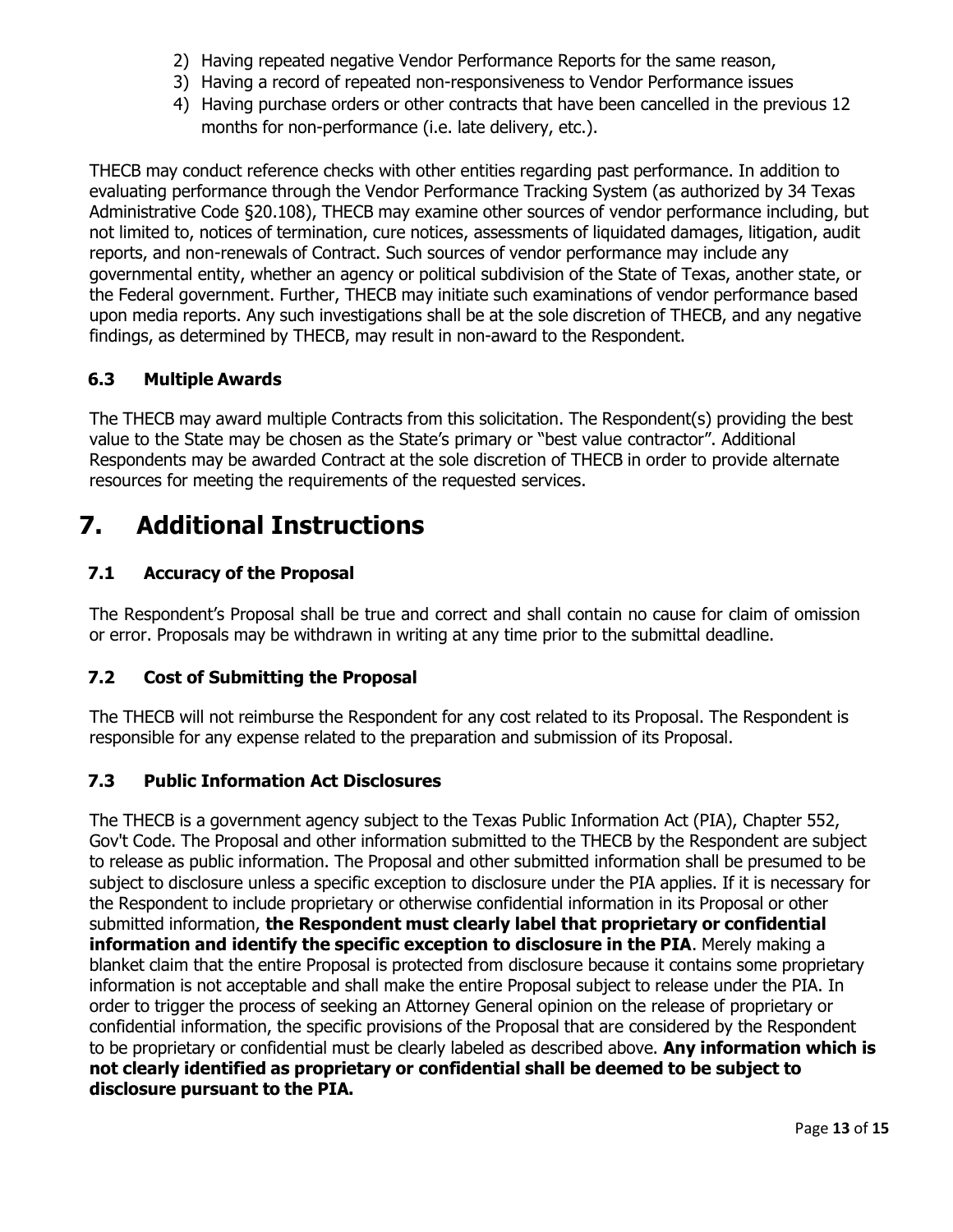The Respondent, by submitting a Proposal, shall thereby be irrevocably deemed to have fully indemnified and agreed to defend the THECB from any claim of infringement in the intellectual rights of Respondent or any third party for any materials appearing in the Proposal.

# <span id="page-13-0"></span>**7.4 Working Paper Retention and Access to Working Papers**

All working papers and reports must be retained at the auditor's expense, in accordance with Government Auditing Standards, unless the auditor is notified in writing by the THECB of the need to extend the retention period. The auditor shall be required to make working papers available, upon request, to the Texas Higher Education Coordinating Board and all parties designated by the federal and state government or by the THECB as part of an audit quality review process. Specifically, the State Auditor's Office shall have access to all working papers related to audits conducted. In addition, the State Auditor's Office shall have access to all draft and final reports and memoranda of discussions with agency management.

In addition, the auditor shall respond to the reasonable inquiries of successor auditors and allow successor auditors to review working papers relating to matters of continuing accounting significance.

Respondent shall, upon request, provide the internal auditor and the State Auditor's Office access to all relevant data relating to the cost incurred under this agreement. Respondent understands that acceptance of state funds under this agreement acts as acceptance of the authority of the State Auditor's Office, or any successor agency, to audit or investigate the expenditure of state funds under this agreement. Respondent further agrees to cooperate fully with the State Auditor's Office or its successor, including providing all records requested. Respondent will ensure that this clause concerning authority to audit state funds received indirectly by subcontracts through the Respondent and the requirement to cooperate is included in any subcontract it awards. The State Auditor's Office shall receive a copy of the executed contract.

## <span id="page-13-1"></span>**7.5 Irrevocability of the Proposal**

The Proposal is irrevocable for ninety (90) calendar days following the Proposal Opening Date and Time identified in this RFQ. This period may be extended at the THECB's request with the Respondent's written agreement.

# <span id="page-13-2"></span>**7.6 Affirmations and Required Clauses**

Pursuant to TGC, Section 2262.003, contractor understand that acceptance of funds under this contract acts as acceptance of the authority of the State Auditor's Office, agency or any successor agency, to conduct an audit or investigation in connection with those funds. Contractor further agrees to cooperate fully with the State Auditor's Office or its successor in the conduct of the audit or investigation, including providing all records requested. Contractor will ensure that this clause concerning the authority to audit funds received indirectly by subcontractors through the Contractor and the requirement to cooperate is included in any subcontract it awards.

Pursuant to Texas Government code, Title 10, Subtitle D, Section 2155.004(a), the bidder has not received compensation for participation in the preparation of specifications for this solicitation.

Pursuant to Texas Family Code, Title 5, Subtitle D, Section 231.006(d), regarding child support, the bidder certifies that the individual or business entity named in this bid is not ineligible to receive the